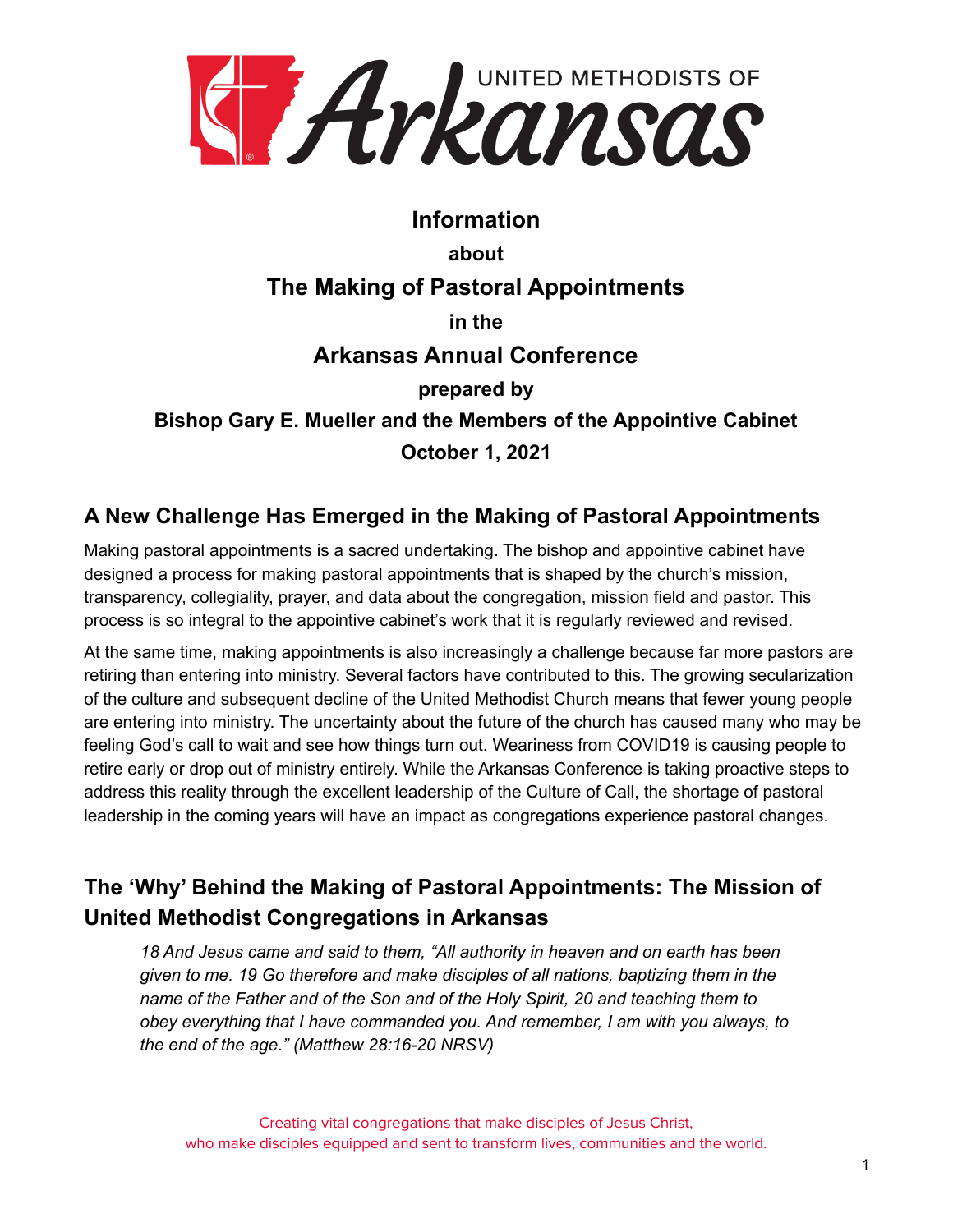

The congregations of the Arkansas Annual Conference share a common mission: *to make disciples of Jesus Christ, who make disciples equipped and sent to transform lives, communities, and the world.* While Jesus gives this purpose to the Body of Christ in Matthew 28, congregations embrace it passionately as their own because they want others to experience the same difference in their lives that they already have experienced when Jesus is welcomed as Savior and Lord. This is the "why" that guides the making of all pastoral appointments to congregations.

#### **What Pastors Are Appointed to Do**

Pastors have so many responsibilities that it can become difficult to focus on what matters most among all the important things they do. The appointive cabinet makes pastoral appointments with the understanding that pastors are appointed primarily to carry out one main responsibility: to provide spiritual leadership that enables congregations to become more vital in their unique settings as they make disciples of Jesus Christ who make disciples. While vitality manifests itself differently in different contexts, pastors are expected to lead congregations in doing the three things that vital congregations consistently do:

- Grow members into disciples of Jesus Christ;
- Send out disciples who make more disciples of Jesus Christ; and
- Equip and send all disciples to transform lives, communities and the world.

This means that pastors are appointed to serve 'members who are already a part of a church family,' but also are appointed to reach "those who are not yet a part of a church family." It's why a pastor is appointed both to a congregation and to the mission field in which that church is located.

### **Frequently Asked Questions Concerning the Process Used in the Making of Pastoral Appointments**

**Why are pastors appointed by the bishop and not hired by congregations?** United Methodist pastors are not called or hired by congregations. Rather, they are appointed by the bishop one year at a time in order to best use their unique gifts, experiences and passion. This 'sent ministry' is such an essential part of the Wesleyan DNA that United Methodist clergy enter into a sacred covenant to go where the bishop sends them.

**How much say do pastors have about where they are appointed?** The appointive cabinet and bishop care deeply about the well-being of pastors and their families. Through ongoing supervision, conversation and the formal consultation process, district superintendents spend a great deal of time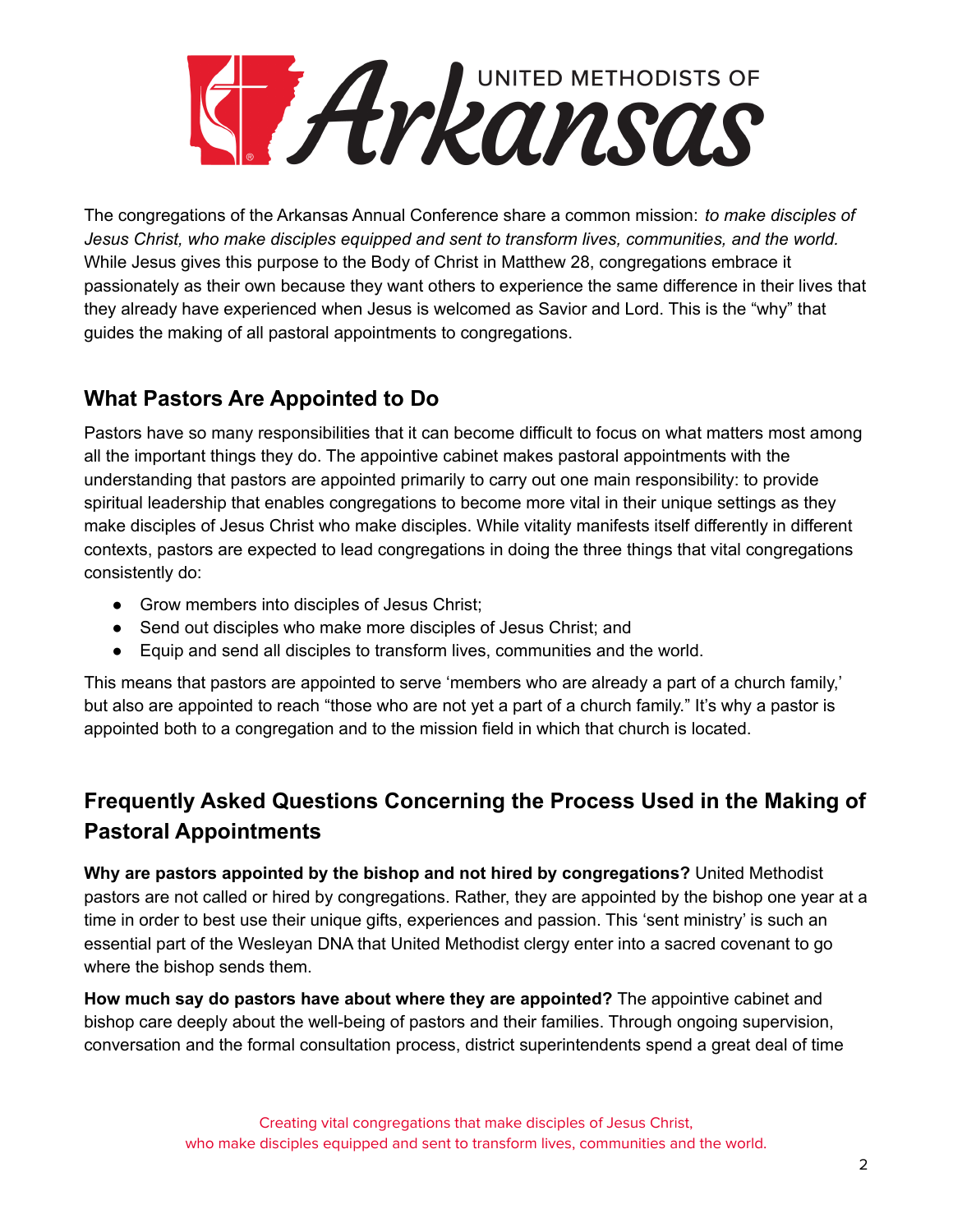# UNITED METHODISTS OF Hykansas

and prayer understanding their needs. This is especially the case as the COVID19 pandemic continues and places enormous stress on pastors as they lead their congregations in a landscape for which they have not been prepared. The district superintendent will consult with a pastor prior to the bishop finalizing an appointment in order to confirm that she or he will be able to lead that congregation.

**What's the time frame for making appointments?** The appointment process begins soon after the start of each new conference year on July 1 and seeks to conclude its work by late April each year.

**What information is used in making pastoral appointments?** The process includes fall conversations with pastors, fall meetings with congregational leaders, information from The Appointment Consultation Forms filled out by pastors and Pastor/Staff-Parish Relations Committees, year-end statistical reports, Pastoral Profiles, Church Profiles, and consultation conversations with pastors and congregations.

**Can only certain pastors go to certain places (Part 1)?** The bishop and appointive cabinet fully support the 'open itinerancy' mandated by both the Gospel and the United Methodist church, and engage in intentional efforts to be certain that clergywomen, clergy couples and ethnic clergy are appropriately considered for every appointment.

**Can only certain pastors go to certain places (part 2)?** Compensation, personal preference and tenure will not be the primary drivers as pastoral appointments are made. Pastors will be appointed based on the best possible match of their unique spiritual gifts, experience, talent with congregations and the mission field. Pastors who have demonstrated excellence or have a promise of fruitfulness will be appointed to those congregations most willing to courageously engage the mission field.

**For how long are pastors appointed?** Pastors are appointed by the bishop for one year at a time. Whenever possible, however, the appointive cabinet pursues longer tenures for pastors because this plays a major role in congregations growing in their vitality and fruitfulness.

**What can bring about a change of pastoral appointment?** A number of varied factors can be involved in a change in pastors, including churches or clergy seeking a move for a variety of reasons, retirements, leaves of absence, new clergy and seminary graduates entering the appointment system, changing financial situations in congregations, and determination by the appointive cabinet that a change needs to occur in order to increase congregational vitality.

**What happens next when it's been determined that a pastor is leaving?** The district superintendent will collaborate with the Pastor/Staff-Parish Relations Committee to develop a profile of its congregation, mission field and pastoral leadership that will be used to guide the appointive cabinet in its work.

**What happens after a pastor's appointment has been announced?** In churches with a full-time appointment, an 'appointment letter' that outlines the rationale for the appointment and the expectations